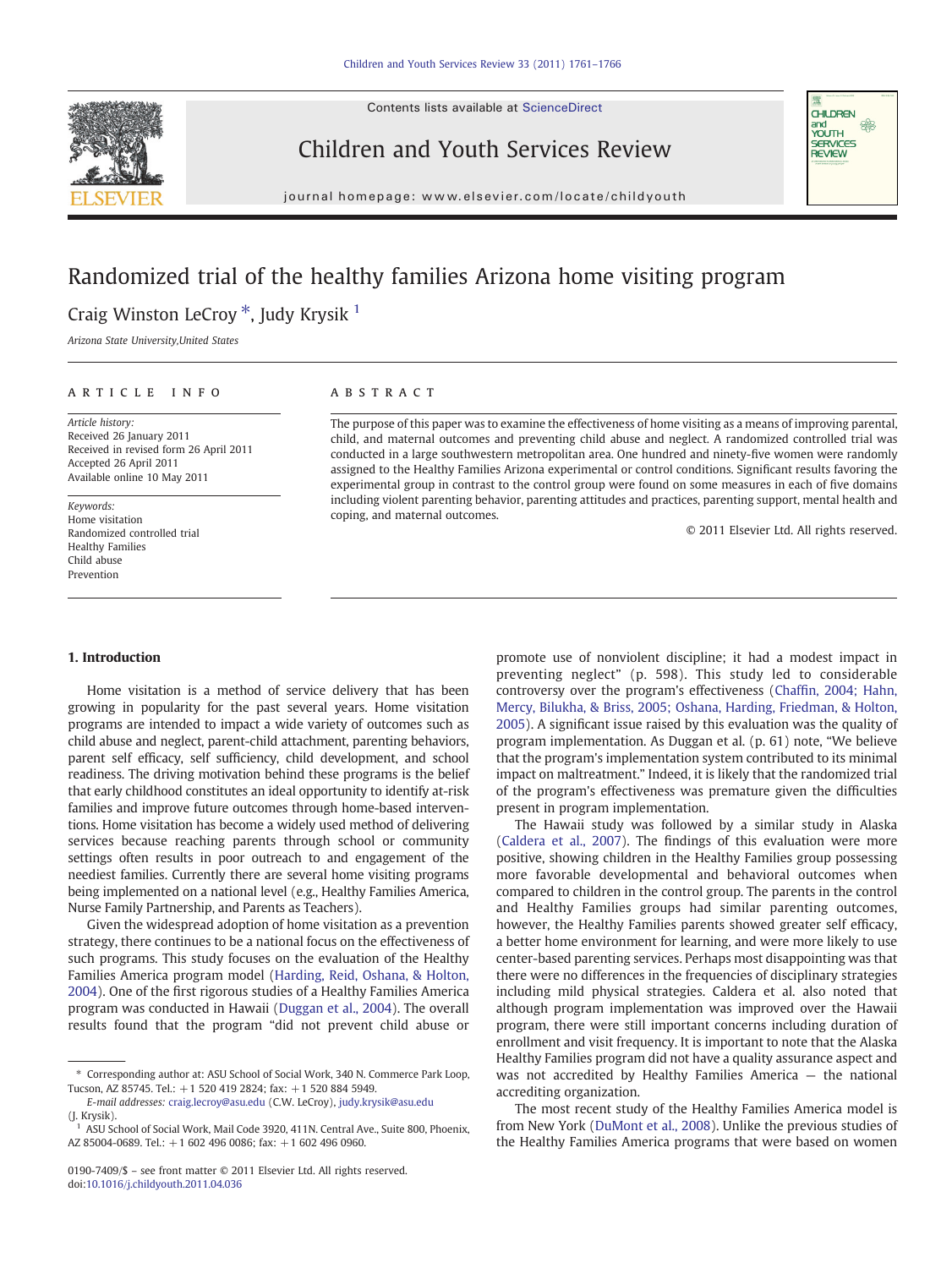who had already given birth, the New York study included women randomly assigned to the experimental or control group prior to the birth of the child, as well as women assigned to experimental or control groups after the birth of their first or subsequent child. Results revealed that the Healthy Families New York program significantly reduced the frequency of serious physical abuse when contrasted with the control condition. This program effect was most pronounced in a subgroup of women who were provided the program prenatally. Further, for women with psychological vulnerabilities the program appeared to buffer the effect of their vulnerabilities.

As cited above, a specific body of evidence is accumulating regarding the efficacy of the Healthy Families America home visitation model. Both the Hawaii study and the Alaska study reported difficulties in program implementation. Further, each of these states represents a very different population and results may not generalize to other diverse parts of the country. The New York study sheds new light on the program's potential impact on abusive and neglectful behavior, but does not examine the program's impact on other important outcomes. The present study adds to this existing literature by examining the effectiveness of the Healthy Families America program model in a state that included an extensive quality assurance program and that had obtained statewide accreditation. Furthermore, the present study extends the examination of potential outcomes by including several additional measures to test broader aspects of the program's impact.

### 2. Methods

Healthy Families Arizona is based on the national Healthy Families America program model [\(Healthy Families America, 2009](#page-5-0)). The overall goals of the program are to promote positive parenting, enhance child health and development, and prevent child abuse and neglect. The Healthy Families program is built on a set of researchbased "critical elements" that provide a benchmark against which quality is assessed. Programs can conduct self studies, undergo a review of program documentation regarding implementation, and receive site visits to become accredited. The Healthy Families Arizona program is accredited and has been in operation in the state since 1991 — one of the first Healthy Families programs following Hawaii's original program [\(Hawaii Family Stress Center, 1991\)](#page-5-0).

Healthy Families Arizona works with prenatal and new parents to provide a range of services and supports. Families agree to participate and receive home visiting services after being screened in the hospital and meeting cut off scores that identify families at risk who can benefit from services. After establishing a trusting relationship, the home visitor assists in helping parents with their life circumstances, personal issues, parenting needs, and successful adaptation to new infants. Home visitors are also available to help mobilize critical services to address substance abuse, domestic violence, and mental health issues. They attempt to model good parenting behavior, review the child's developmental progress, ensure safety in the home, secure a "medical home" for the child, and provide emotional support to the parents as they adapt to the changing circumstances of their home life.

This study focused on a single site in a large metropolitan area in Arizona. The program site has been delivering services since 1991. The home visitors all received the core training recommended by Healthy Families America and participated in additional training. The program was monitored for quality assurance by trained staff who had worked with Healthy Families Arizona for many years. The home visitors, all female, either had a baccalaureate degree or an equivalent number of years experience. Many had worked with the program for several years. To the extent possible, home visitors were unaware of which families were in the experimental group so as to not bias the delivery of the Healthy Families Arizona program in a way that would influence the RCT or deviate from practice as usual.

A randomized experimental design was used whereby following assessment and meeting Healthy Families Arizona criteria families were randomly assigned to either the Healthy Families experimental group or the alternative Child Development control group. Those assigned to the experimental group received the normal course of services from the Healthy Families Arizona program and those assigned to the Child Development group received assessment information about their child's developmental progress. This was deemed a minimal level of information that would still be valuable enough for participants to agree to participate in the study and agree to continue participation throughout the study period. The protocol for the study obtained IRB approval prior to commencement of the study.

Fig. 1 outlines the screening and enrollment process for the study. As the figure shows, a 15-item screen assessing at-risk criteria such as teenage mother was administered and a positive score led to a parent survey, a modified version of the Kempe Family Checklist. If the score on the survey was 25 or greater for either parent then participation in the study was offered. If the parent accepted participation, then random assignment to either the Healthy Families Arizona program or the Arizona Child Development Study (the control condition) was offered. During recruitment, 195 families entered the study (97 experimental and 98 control) and 100% completed the baseline assessment. At six months, 91% of the control group and 94% of the Healthy Families group were retained. At the one year assessment the control group had lost 11 families (89% retention) and the Healthy Families group had lost 13 families (88% retention). The original intent was to collect data over a 5-year period; however, after the economic downturn the funding for the study was eliminated. This paper reports the results of the first wave of data collection.

#### 3. Data collection and measurement

#### 3.1. Violent behavior

The primary outcome measure is mother's disciplinary practices and violence in the home. This measure was based on a modified version of the Revised Parent-Child Conflict Tactics Scale [\(Straus,](#page-5-0)



Fig. 1. Study flowchart.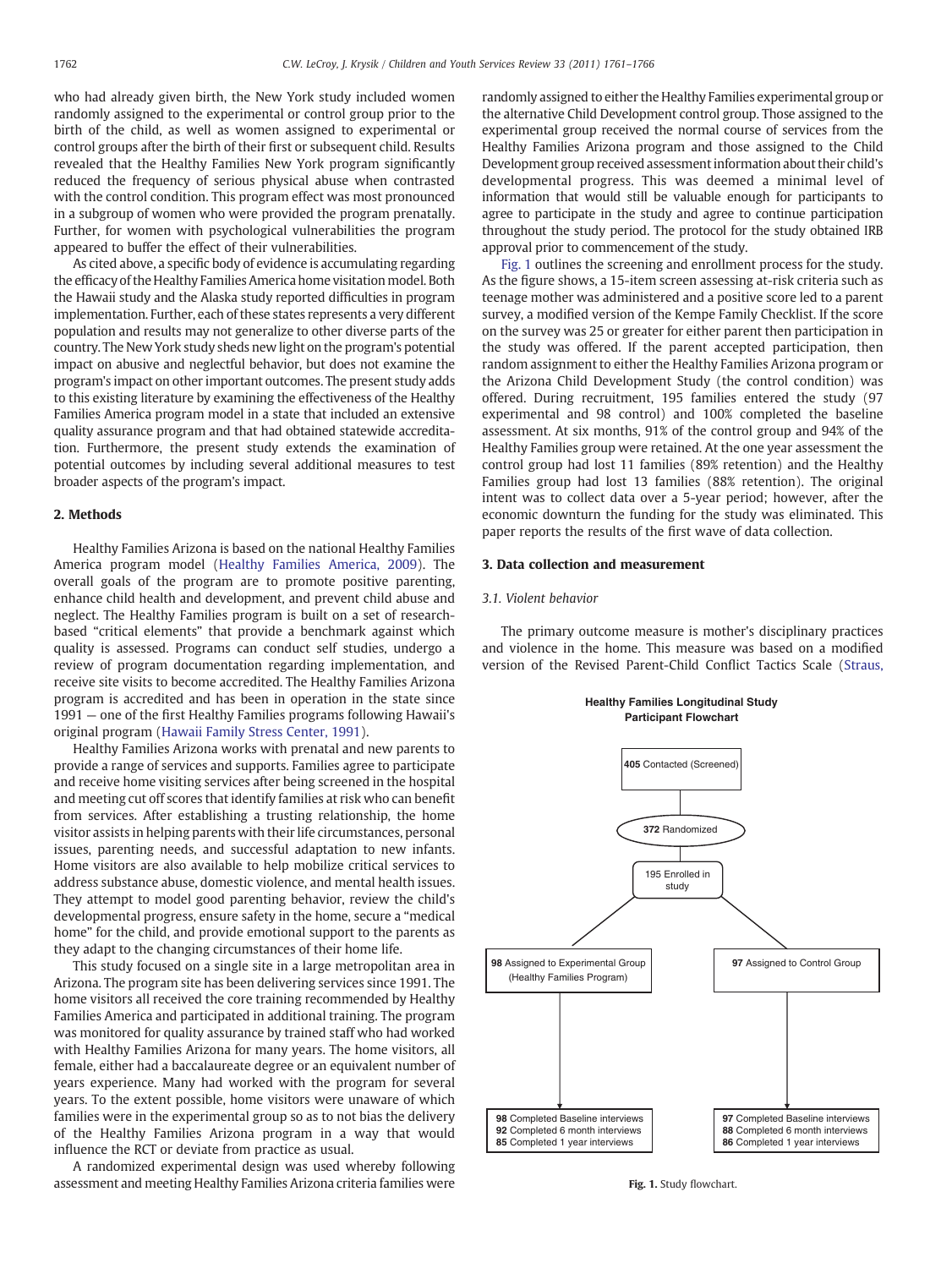[Hamby, Finkelhor, Moore, & Runyan, 1998\)](#page-5-0). The measure records how often a mother engages in specific behaviors that reflect neglectful and abusive behaviors. A short version was created using the most serious indicators of abusive and neglectful behavior and was administered at one year as this is the period when parents are apt to react more punitively to their infants. This approach to measuring abusive acts has been found to be reliable (.60–.95) and valid [\(DuMont et al., 2008; Straus et al., 1998\)](#page-5-0).

Because domestic violence often co-occurs with child abuse and neglect ([Appel & Holden, 1998](#page-5-0)) a measure of family violence was considered an important outcome of interest. Based on common indicators of violence an index was created. The items were similar to those included in the Conflict Tactics Scale [\(Straus et al., 1998](#page-5-0)). The index included items that describe violent behaviors in the home such as pushing and shoving, slapping, and throwing objects. This approach to measuring family violence has been found to be reliable (.79–.95) and valid [\(Jones, Ji, Beck, & Beck, 2002](#page-5-0)).

#### 3.2. Parenting attitudes and practices

The Adult-Adolescent Parenting Inventory-2 (AAPI) was used for this study in its original form to assess the child rearing attitudes of parents. The AAPI includes five subscales: inappropriate expectations, parental lack of empathy, parental belief in corporal punishment, reversing parent-child family roles, and oppressing children's power and independence. The scale has demonstrated adequate reliability (.70 to .86 for subscales) and validity [\(Bavolek, 1994](#page-5-0)). Safety practices and mother's reading were additional indexes that are used in the ongoing evaluation of the program and which were adapted for this study. Safety practices included a list of items that were validated as true or false such as parent has a car seat, poisons are not within child's reach, and so forth. Mother's reading was a self-reported estimate of the time spent reading to the child on a weekly basis.

#### 3.3. Parenting support

Parenting support was measured by the use of resources. This scale was created for this study and included endorsements of the number of resources the family reported using. Examples of resources include mental health counseling, financial counseling, center-based family assistance, and so forth.

#### 3.4. Mental health and coping

The Emotional/Social Loneliness Inventory was used in its original form to examine coping and the sense of isolation — factors known to be predictive of child abuse [\(Coohey, 1996](#page-5-0)). This scale examines social and emotional loneliness and has established reliability (.89–.93) and validity [\(DiTommaso & Spinner, 1993\)](#page-5-0). The other measure included was a subscale of the Adult Hope Scale. The Adult Hope Scale has two subscales, one that measures self efficacy related to the pursuit of goals, and the other that measures the ability to plan for personal goal achievement, referred to as pathway to goals. The later subscale was used in its original form as it more directly reflected the program's focus. This scale has been used in a number of studies with good reliability (.74–.88) and validity [\(Cramer & Dyrkacz, 1998\)](#page-5-0). Alcohol use was measured by a series of questions that included: Do you drink beer or alcohol? To which the mother could answer yes or no. If the mother answered yes, then another question was asked: In the past two weeks how many times did you drink beer or alcohol?

# 3.5. Maternal outcomes

Two indicators of maternal outcomes were examined. The first was the participant's involvement in training or school. This was as assessment of whether the person had enrolled and was attending

training or school for advancement and was based on self report. The second was parent self report of the consistent use of birth control since last birth.

The results of this study are based on an intent-to-treat analysis of the data. The two groups were tested for baseline comparability. Some differences between the groups were found, therefore, the analysis used an ANCOVA model to covary out any differences between the two groups. The analysis used a series of a priori contrasts. A goal of this study was to examine a broad range of potential outcomes to better understand the boundaries of the intervention. Therefore, the dependent measures used were considered conceptually independent [\(Huberty & Morris, 1989\)](#page-5-0) and each was treated as an independent test. However, measures that were highly correlated with other measures were not included. Since the total N for this study is no larger than 195 it is somewhat underpowered. A p-value  $\leq$ 05 for a small effect provides power of .28 and includes a comparison group with some level of intervention making detection of impact more difficult [\(Abelson, 1995\)](#page-5-0). Therefore, we defined statistical significance at a level of  $p<10$ . Further, this study includes a large number of outcome indicators. We have examined correlations, established primary measures, and in some instances combined measures to reduce the overall number of tests being performed on the data.

## 4. Results

As shown in Table 1, the experimental and control groups were equivalent on most of the background characteristics; however, demographic characteristics such as mother's average age was significantly younger in the Healthy Families experimental group than the control group. Prenatal and birth characteristics were also similar, however, receipt of prenatal care showed significant differences between the groups. Income related factors showed the most between-group differences. All three indicators of income, health insurance, employment, and car ownership showed statistically significant differences with the control group having less insurance but greater employment and car ownership than the experimental group. Additionally, more Healthy Families Arizona mothers reported

|--|--|

Comparison of group baseline characteristics.

|                                                   | Healthy families<br>$(n = 98)$ | Control group Significance<br>$(n = 97)$ |           |
|---------------------------------------------------|--------------------------------|------------------------------------------|-----------|
| Demographic characteristics                       |                                |                                          |           |
| White                                             | 18.6%                          | 23.7%                                    | NS.       |
| Hispanic                                          | 64.9%                          | 54.6%                                    | <b>NS</b> |
| Average number children prior<br>to birth         | 2.0                            | 1.9                                      | NS.       |
| Mother's average age in years                     | 23.5                           | 25.4                                     | .03       |
| Prenatal and birth characteristics                |                                |                                          |           |
| Average birth rate                                | $7.0$ lbs                      | $7.0$ lbs                                | <b>NS</b> |
| Average number of prenatal visits                 | 11.5                           | 12.8                                     | <b>NS</b> |
| Had any children prior to current<br><b>birth</b> | 56.7%                          | 54.6%                                    | <b>NS</b> |
| Smoked during pregnancy                           | 21.6%                          | 20.6%                                    | <b>NS</b> |
| Used alcohol during pregnancy                     | 13.4%                          | 6.2%                                     | NS.       |
| Received prenatal care                            | 89.7%                          | 100%                                     | .001      |
| Income related factors                            |                                |                                          |           |
| Health Insurance with AHCCCS                      | 95.7%                          | 84.4%                                    | .01       |
| Mother employed                                   | 17.7%                          | 40.2%                                    | .000      |
| Own a car                                         | 26.8%                          | 53.6%                                    | .000      |
| History of childhood maltreatment                 |                                |                                          |           |
| Neglected by caretakers                           | 24.7%                          | 21.6%                                    | <b>NS</b> |
| Emotional abuse                                   | 33.0%                          | 19.6%                                    | <b>NS</b> |
| Sexual abuse                                      | 24.7%                          | 21.6%                                    | NS.       |
| Involvement with CPS as a parent                  | 24.7%                          | 11.3%                                    | .01       |

Note. AHCCCS is the state of Arizona Medicaid program.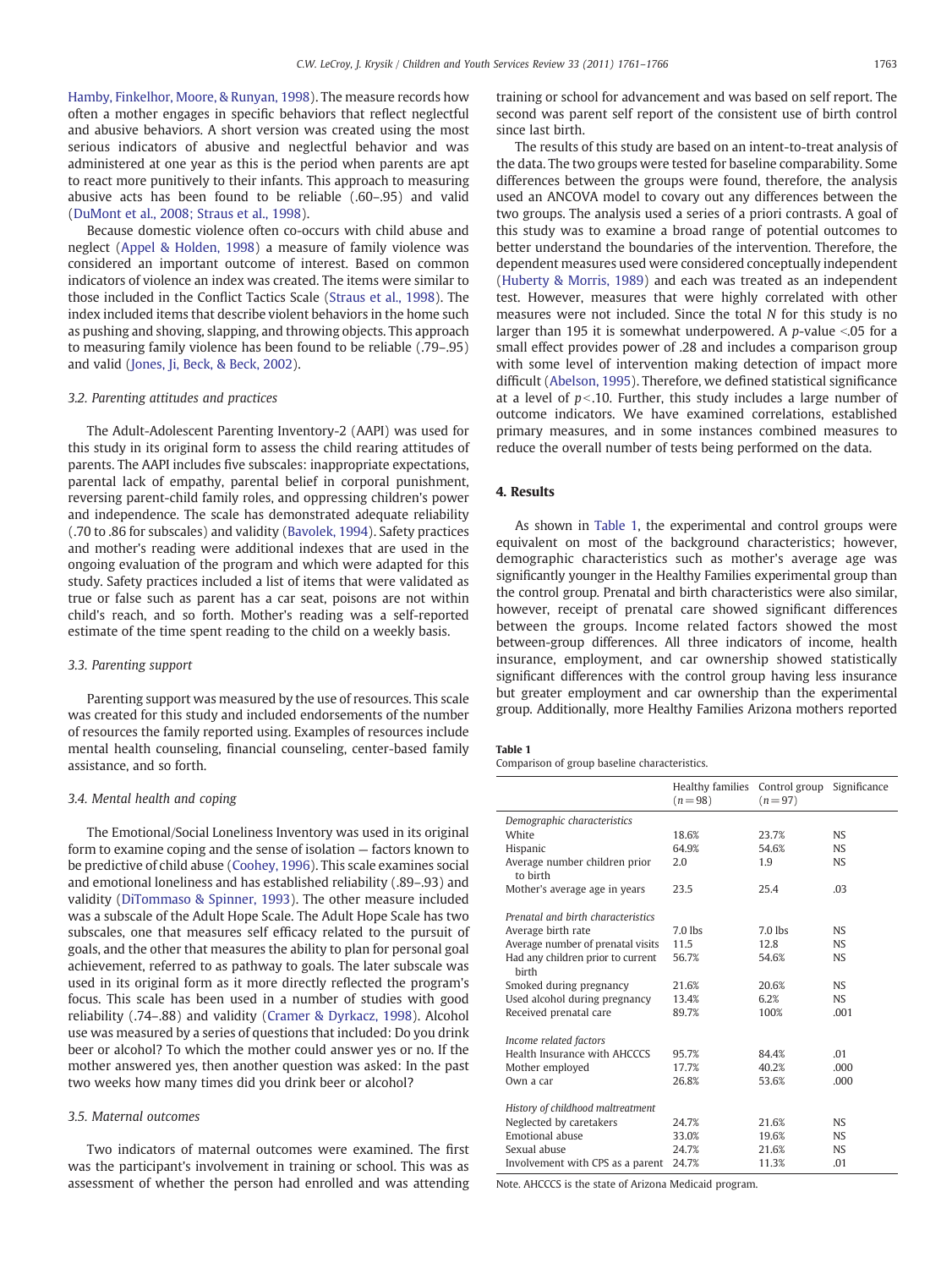involvement with Child Protective Services (CPS) as a parent, an important predictor of subsequent CPS reports of child abuse and neglect. Because of these differences, variables with significance were used as covariates in the analysis of the results.

Table 2 presents the primary outcome data describing the parents' self reported use of aggressive and corporal disciplinary activities at a one year assessment. The data in the table represent the percentage of mothers who reported 'never using' select disciplinary practices with their infants from 6 to 12 months of age. The data in the table show that the control group mothers were more likely to use each type of violent discipline than those mothers enrolled in Healthy Families Arizona experimental group. The group differences were statistically significant for verbal aggression including shouting, yelling and screaming at the infant and for minor corporal aggression such as slapping the child's hand. Acts of major physical aggression were rare in both groups. For instance, none of the mothers reported shaking their infants; shoving or pushing; or hitting infants with an object such as a belt, ruler, etc.

[Table 3](#page-4-0) presents key outcome measures across five different domains including violent behavior, parenting attitudes and practices, parenting support, mental health and coping, and maternal outcomes. In each of the major domains there was a significant outcome for the Healthy Families Arizona experimental group in contrast to the control group. In the violent behavior domain, a count of aggressive discipline practices at one year found a significant difference between the groups ( $F = 2.67$  (1, 188),  $p < 10$ ). The measure of family violence did not show a significant difference; however, the outcome favored the experimental group. In the parenting attitudes and practices domain there was one significant difference on the subscales of the AAPI-2 on the index regarding the child's independence at six months. Belief in corporal punishment, a key outcome, was not significantly different between the two groups but favored the Healthy Families Arizona group ( $p<12$ ). An examination of safety practices showed a significant difference between the two groups at the 6 month assessment. In the safety measure the largest percent differences were in the categories of poisons locked up, water heater turned down, and use of car seats. None of the measures in this domain showed significant results at the 12-month assessment. Parenting support included the use of resources. There were significant differences between the groups at both the 6 and 12 month assessment for use of resources. In the domain of mental health and coping there was a significant difference between the groups on alcohol use. Finally, in terms of maternal outcomes there was a significant difference favoring the Healthy Families Arizona group on enrollment in school or training but not in using consistent birth control at the 6 and 12 month assessments.

#### 5. Discussion

This study assessed the impact of the Healthy Families Arizona home visitation program on a broad range of outcomes. Fundamentally, this was a study of program effectiveness. The results are a beginning effort

| Table 2                                                                           |
|-----------------------------------------------------------------------------------|
| Disciplinary practices reportedly never used with infants age 6 months to 1 year. |

|                                    | Healthy families Control group Significance<br>$(n=85)$ | $(n=83)$ |        |
|------------------------------------|---------------------------------------------------------|----------|--------|
| Shouted, yelled, screamed at child | 50.6%                                                   | 34.1%    | $.02*$ |
| Called name, cursed                | 96.4%                                                   | 94.1%    | .33    |
| Smack/threaten hit                 | 69.5%                                                   | 63.5%    | .30    |
| Slapped hand                       | 56.6%                                                   | 38.8%    | $.03*$ |
| Spanked                            | 71.1%                                                   | 65.9%    | .19    |
| Hit elsewhere                      | 98.8%                                                   | 96.5%    | .28    |
| Slapped on face                    | 100%                                                    | 97.6%    | .99    |
| Threw object at child              | 100%                                                    | 98.8%    | .32    |
| Pinched child                      | 98.8%                                                   | 94.1%    | .15    |

to examine more closely what outcomes home visitation programs can expect to discover. An important finding of this study was that some outcomes were evident across each of five domains: violent behavior, parenting attitudes and practices, parenting support, mental health and coping, and maternal outcomes.

A primary goal of the Healthy Families Arizona program is the reduction of child abuse and neglect. This was assessed using measures of aggressive discipline and family violence. Looking specifically at abusive behaviors, the program found results on two of nine behaviors, shouted, yelled, or screamed at child; and slapped child's hand. The program did not significantly impact spanking which is a key behavior related to aggressive discipline, however the propensity to spank increases during the toddler years and a longer follow up assessment would provide a better test of whether the program can impact this behavior. The program did not show significant results on the measure of family violence. However, when the indicators of violence were examined individually, almost all of them showed a greater decrease for the experimental condition when compared to the control condition. For example, pushed or shoved partner showed a 11.7% decrease in the Healthy Families Arizona group compared to an 8.4% decrease in the control group. Choked or kicked showed a 10.2% decrease for the Healthy Families Arizona group and a 4.6% decrease for the control group, and slapped other showed an 8.4% decrease for the Healthy Families Arizona group and a 3.7% decrease for the control group. Overall, the Healthy Families Arizona program showed a modest impact on behaviors that could be considered physically abusive.

If Healthy Families Arizona is considered a beginning intervention that provides support, resources, and motivation for enhancing parental effectiveness it might be enhanced with the addition of a more discreet parenting skills program like parent management training [\(Kazdin, 2008\)](#page-5-0) or the Triple P program ([Sanders, Cann, &](#page-5-0) [Markie-Dadds, 2003\)](#page-5-0), and outcomes might be strengthened by both types of programs. Recently, a comprehensive evaluation of the Triple P program found significant reductions in cases of maltreatment, injuries, and children being removed from the home as a result of the program ([Prinz, Sanders, Shapiro, Whitaker, & Lutzker, 2009](#page-5-0)). As the infants in the Healthy Families Arizona program transition to toddlers, an important modification to the program may be a more structured component of parent management training ([Barth, 1999](#page-5-0)).

With regard to parenting attitudes and practices, four of the eight measures showed significant impacts in the experimental condition compared to the control condition. Two subscales from the Adult Adolescent Parenting Inventory, inappropriate expectations and oppressing the child's independence, were statistically significant. However, belief in corporal punishment, a key measure, did not show significance ( $p<12$ ) but could be considered a positive trend in favor of the experimental group. These results suggest the program does positively impact how the parent perceives the child, and helps promote positive parent and child relationships. The use of safety practices also showed a statistically significant improvement related to the experimental group. Interestingly, none of the measures in this domain were statistically significant at the 12 month assessment. Safety is one very concrete factor that the program should be able to impact through direct environmental modification. Accidental childhood injury is an important concern in this country and its influence may have significant social and economic benefits [\(DiGuiseppi &](#page-5-0) [Roberts, 2000; Kendrick, Barlow, Hampshire, Stewart-Brown, &](#page-5-0) [Polnay, 2008](#page-5-0)). Unintentional injuries are the leading cause of death for children [\(Deal, Gomby, Zippiroli, & Behrman, 2000\)](#page-5-0). One study in the UK found that home visits can reduce the risk of accidental injuries in the home by around 26% ([Liabo & Lucas, 2004](#page-5-0)) and this study suggests home visitation can be an important factor in safety. As [Barth](#page-5-0) [\(1999, p. 103\)](#page-5-0) notes, "although unintentional injury is not the same as child maltreatment, procedures that increase child safety are also likely to decrease neglect charges that stem from failure to supervise."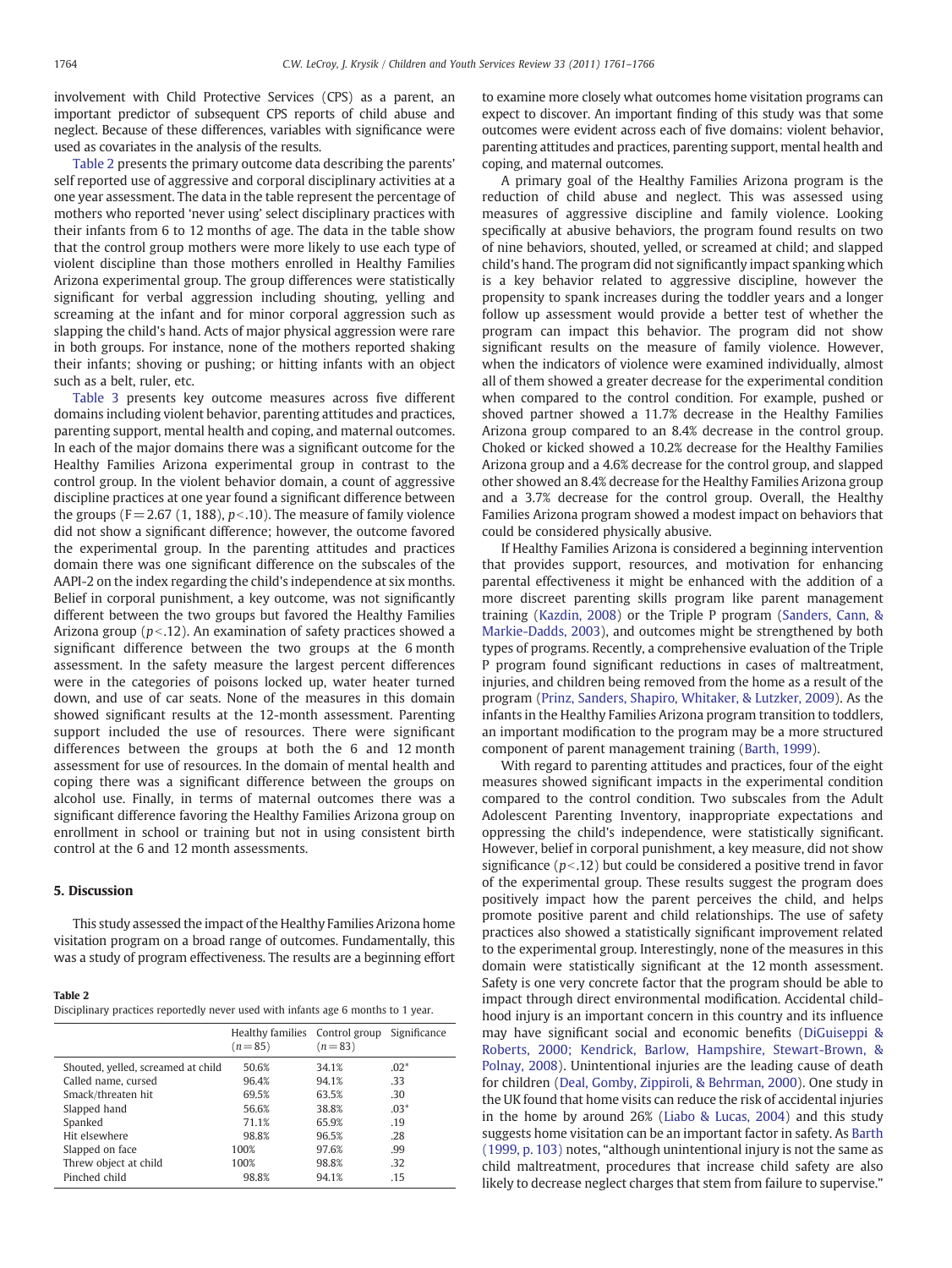#### <span id="page-4-0"></span>Table 3

Comparison of outcome measures by group.

| Outcome                           | Healthy families group |            | Control group |            |            | $p(6 \text{ mo.})$ | $p(1$ year) |         |
|-----------------------------------|------------------------|------------|---------------|------------|------------|--------------------|-------------|---------|
|                                   | Baseline               | 6 months   | 1 year        | Baseline   | 6 months   | 1 year             |             |         |
|                                   | M(SD)                  | M(SD)      | M(SD)         |            |            |                    |             |         |
| Violent behavior                  |                        |            |               |            |            |                    |             |         |
| Aggressive discipline             |                        |            | 1.44(.16)     |            |            | 1.83(.16)          |             | $.10*$  |
| Family violence                   | .69(.14)               | .51(.08)   | .43(.08)      | .79(.14)   | .36(.08)   | .52(.08)           | .15         | .37     |
| Parenting attitudes and practices |                        |            |               |            |            |                    |             |         |
| Inappropriate expectations        | 3.33(.55)              | 3.05(.78)  | 2.77(.76)     | 3.33(.61)  | 2.88(.75)  | 2.77(.69)          | $.10*$      | .91     |
| Lack of empathy                   | 2.45(.50)              | 1.95(.55)  | 1.80(.51)     | 2.37(.56)  | 1.94(.53)  | 1.78(.48)          | .54         | .91     |
| Belief in corporal punishment     | 2.48(.53)              | 2.25(.71)  | 2.21(.73)     | 2.33(.53)  | 2.15(.64)  | 2.23(.62)          | .12         | .63     |
| Reversing roles                   | 2.96(.78)              | 2.60(.82)  |               | 2.77(.69)  | 2.47(.66)  | 2.25(.63)          | .32         | .33     |
| Oppressing child's Independence   | 1.99(.53)              | 3.62(.44)  |               | 1.89(.42)  | 3.58(.39)  | 3.32(.37)          | $.06*$      | .68     |
| Safety practices                  |                        | 17.95(.63) | 17.96(.76)    |            | 16.05(.63) | 17.07(.76)         | $.04*$      | .42     |
| Mother's reading                  |                        | 2.46(.16)  | 2.26(.15)     |            | 2.72(.16)  | 2.22(.15)          | .28         | .85     |
| Parenting support                 |                        |            |               |            |            |                    |             |         |
| Use of resources                  | 2.45(.15)              | 2.71(.15)  | 2.53(.5)      | 2.03(.13)  | 2.06(.15)  | 1.95(.14)          | $.007*$     | $.001*$ |
| Mental health and coping          |                        |            |               |            |            |                    |             |         |
| <b>Emotional loneliness</b>       | 1.86(.74)              | 1.75(.68)  |               | 1.63(.72)  | 1.74(.71)  |                    | .34         |         |
| Pathways to goal                  | 12.74(.21)             | 13.0(.19)  | 12.96(.19)    | 13.07(.21) | 13.17(.19) | 12.69(.12)         | .12         | .87     |
| Alcohol use                       |                        | 16.5%      | 12.0%         |            | 35.2%      | 20.5%              |             | $.04*$  |
| Maternal outcomes                 |                        |            |               |            |            |                    |             |         |
| School or training                |                        |            | 35.2%         |            |            | 6.8%               |             | $.01*$  |
| Using birth control               | 67.8%                  | 65.8%      |               |            | 65.1%      | 72.2%              | .61         | .54     |

Although the Healthy Families Arizona program does promote reading and is often considered an important aspect to early childhood education, an assessment of mother's reading to their children did not show a significant difference between the Healthy Families Arizona experimental and control groups. As more expectations such as promoting early childhood education through reading are emphasized in home visitation programs it will be important to assess the potential impact of such modifications.

The domain of parenting support included the use of resources. The Healthy Families Arizona experimental group had a significant impact on participant's use of resources at both the 6 and 12-month assessments. A major aspect of the Healthy Families Arizona is helping families identify and utilize resources in their communities. This may be an overlooked outcome because the manner in which families identify and use resources may prevent them from experiencing future problems. In a qualitative study of Healthy Families Arizona participants, [Krysik, LeCroy, and Ashford \(2008\)](#page-5-0) found that many families had previous negative experiences with social service programs until their exposure to the Healthy Families Arizona program. The authors note "Home visitation programs such as Healthy Families may provide a positive experience for families that will promote future involvement with other social service programs when families need help in the future" [\(Krysik et al., 2008, p.59](#page-5-0)).

In the domain of mental health and coping the program significantly impacted alcohol use whereas there were no significant differences on a measure of emotional and social loneliness. An assessment of hope and goal setting showed a trend favoring the Healthy Families experimental group but was not statistically significant. In the implementation of the Healthy Families Arizona program there is a strong emphasis on working with family members on establishing goals, so it is surprising that this fairly direct measure did not show a strong difference between the two groups. In recent years the program had put an emphasis on motivational interviewing and increased attempts to address alcohol and drug use. It appears that these efforts may have led to significant reductions in use. Given the strong relationship between substance use and child abuse and neglect ([Harter & Taylor, 2000\)](#page-5-0) this is considered a strong finding for the program's effectiveness. Depression has been an ongoing emphasis in many Healthy Families programs and indeed in this study 35% of the participants scored above the clinical cutoff score on the Center for Epidemiologic Studies Depression Scale (CES-D). Unfortunately, the depression measure used at six and 12 months did not prove to be reliable and the scores could not be interpreted due to the low alphas. Home visitation programs have also increased their staff to include professional counselors hoping to provide stronger clinical services. Ongoing evaluation will need to determine how this addition is impacting outcomes especially in the mental health area.

Finally, in the domain of maternal outcomes two primary indicators were examined, participation in school and training and consistent use of birth control. The Healthy Families Arizona program documented a large participation in school or training when compared to the control group and the difference was statistically significant. A key aspect of the program is helping mothers set concrete goals and encouraging mothers to pursue training and school opportunities. This is an important finding because gains in education and training can have an impact on reduced poverty which is strongly related to poor child outcomes ([Aber & Nieto, 2000; Lindsey, 2004](#page-5-0)). No group differences were found in terms of the use of birth control. Past evaluations of this program have consistently not found differences in either birth control use or birth spacing and this is an important maternal outcome that the program should work to improve.

Although there is a strong push toward the use of evidence based practices in home visitation, our work suggests that much more research and learning are needed. There are still too few rigorous trials of program models and measurement issues remain serious threats to understanding the capacity of programs to produce important outcomes ([LeCroy & Krysik, 2010\)](#page-5-0). This study is limited to only 6 month and 1 year follow-up assessments and a longer term outcome assessment may have shed a different light on the potential long term outcomes. Researchers need to continue to pursue outcomes relevant in both the short and long term. Sample size did not allow for a complete analysis of subgroups, however, other studies [\(DuMont et al., 2008; Olds et al., 2004\)](#page-5-0) have reported enhanced effectiveness depending on the subgroup such as first time mothers and mothers with low psychological resources.